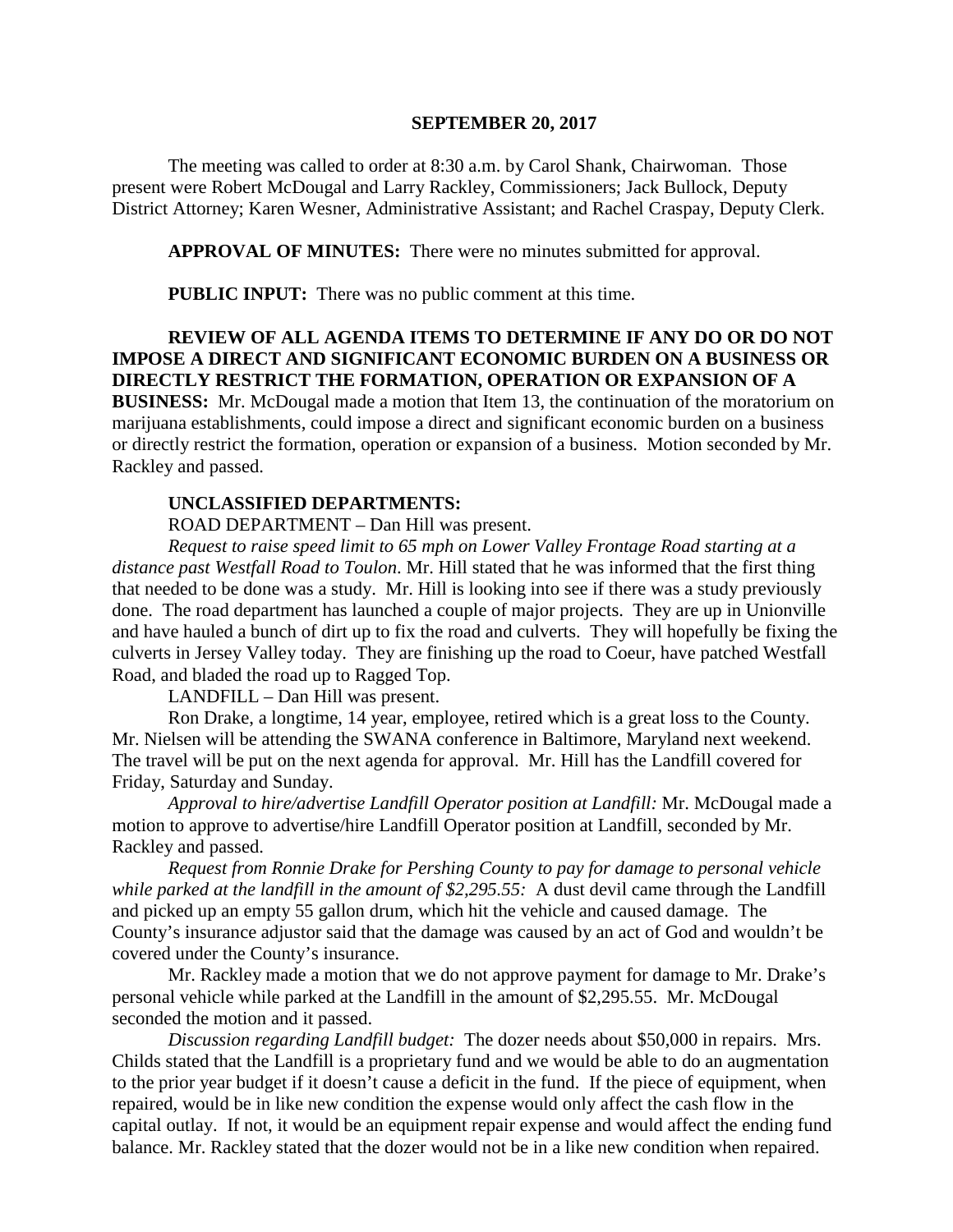Mrs. Childs stated that there is room in the budget, but there can't be any more capital outlay expenses and the rope has to be tightened now, because there are still 9 months to go. Mr. Hill stated that they already have a significant expense coming up because the loader also needs to be repaired, at approximately \$10,000.00. Mrs. Shank asked Mr. Hill if there is any equipment at the Road Department that could be used at the Landfill. Mr. Hill said there is, but not on a permanent basis. Mrs. Shank stated that there just isn't any money for these extra expenses. Mr. Rackley stated that they will be trying to sell more of the scrap metal to hopefully offset the expenses. Mrs. Childs will ask our auditors if there is a way to pay for expenses out of another fund, because they work with these proprietary funds more often than we do.

BUILDINGS AND GROUNDS: John Handka was present.

They finished the doors at the Grass Valley Community Center and checked the roof as well. He'll be tightening some of the screws on the metal roof and doing some minor repairs when they go back up. They went to Unionville to look at a location for the shed pad. They are looking to find someone who can do the door replacements downstairs in the Courthouse, but it is proving difficult because they aren't all a uniform size and have wood frames. The pool has been covered and winterized; they just need to board up the doors. Wireless internet has been installed in the Courthouse. There is about 4,800 gallons of fuel and the airport; they went through the fuel faster than the previous year.

*Request to proceed with repair of the roof at the Administrative Building*: The project has already been out to bid and the amount was approved, but the work wasn't done. Alpine roofing is the company who was previously chosen, they resubmitted their bid in September and the amount was the same.

Mr. McDougal made a motion to proceed with the repair of the roof at the Administrative Building. Motion seconded by Mr. Rackley and passed.

*Approval of purchase of mobile home for Derby Field Airport to include moving and set up of mobile home and removal of single wide ranging between \$23,500 to \$25,000*. The mobile home that Mr. Rackley has been looking at is a 2 bedroom, 2 bath, with propane appliances. The mobile home would cost \$20,000. Dan Knisley will assist with the removal of the mobile home that is currently at the Airport and the relocation of this mobile home to the Airport. Mr. Rackley told Mr. Knisley that the County would look at waiving the Landfill fee for the disposal of mobile homes that Mr. Knisley may need to dispose of in the future in exchange for his assistance with moving this mobile home. Mr. Rackley stated that the cost to put the home back together would be \$7,000-\$8,000 and Mr. Knisley's employees do not do this part. There is also a permit that must be acquired from the State for the house inspection at a cost of approximately \$1,000. These costs need to be added to a future agenda to approve.

Mr. Rackley made a motion to approve the purchase of a doublewide mobile home from Wade Knisley for \$20,000. Motion seconded by Mr. McDougal and passed.

There was some discussion of the remodel that the Judge is doing. Mr. McDougal had the understanding that the flooring and paint would be consistent throughout the main areas and the each office could be different. Mr. Handka stated that the Judge is doing something different than what was approved. Mr. McDougal stated that he believed that the Clerk's office would need to follow the approved scheme, or the Judge would need to come and ask if something else could be done. He stated that the County is the landlord of the building and they, the  $11<sup>th</sup>$ Judicial, are the tenants. The landlord would provide the basics, like paint and flooring and the furnishings would be up to the tenants. The Commissioners will ask the Judge or a representative to come to the next meeting to discuss.

PERSHING COUNTY AMBULANCE – Nathan Carmichael was present.

An EMT class will be scheduled in November. The City has agreed to donate a Crown Victoria to the department in order to transport mentally ill patients, which will free up the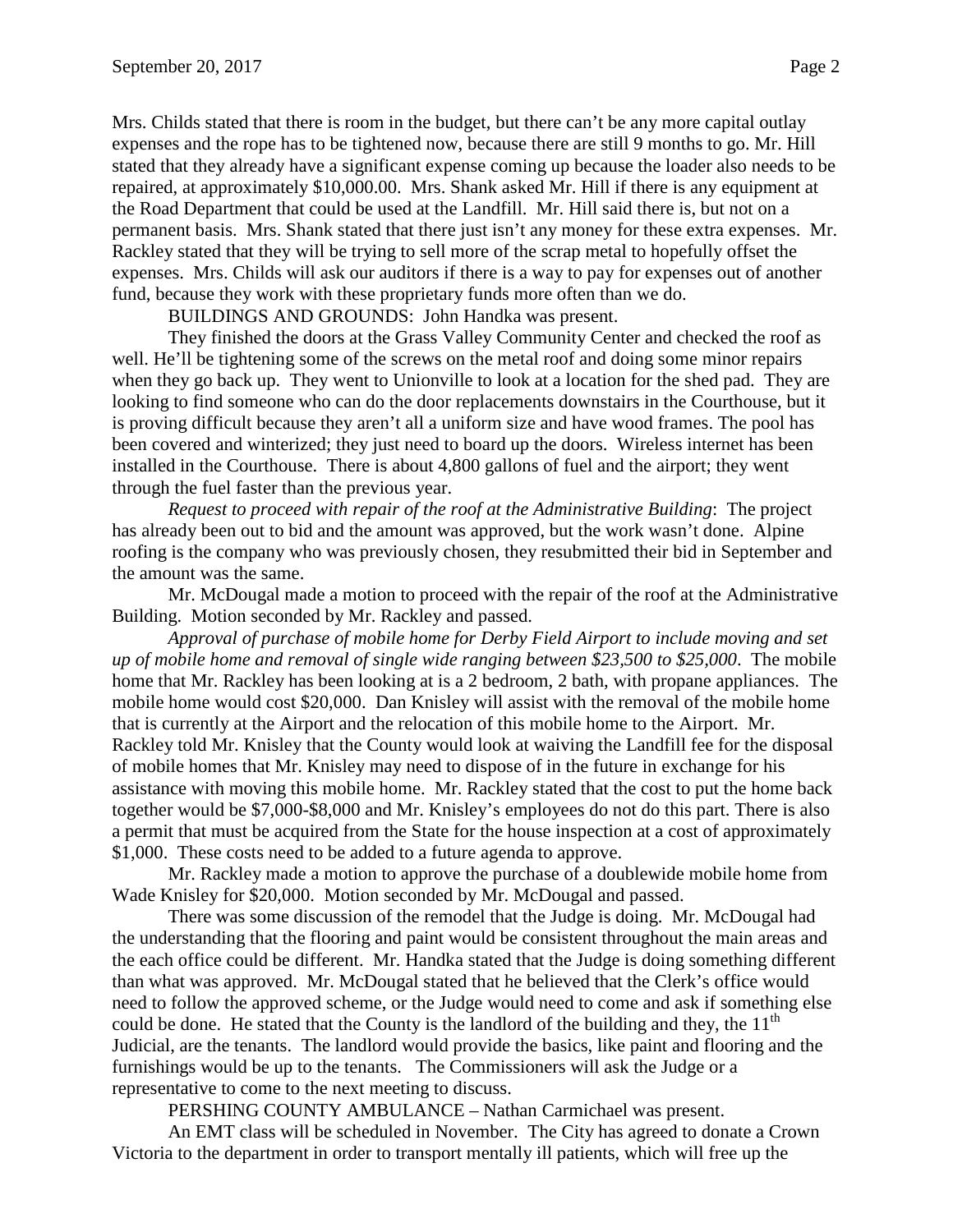ambulance and would take some of the burden off of the Sheriff's Office. Mr. McDougal asked if we would be able to bill, like we do with ambulance, for the mental health transfers. Sean Burke stated that you can bill, but it's harder to get paid. Regardless, it will save money to use a vehicle other than the ambulance. Mr. Carmichael would also like to get a new vehicle for the Chief and would turn the current Chief's vehicle into a quick response vehicle, which would be assigned to a specific person for a week at a time. They are up to 20 members and they do have two new applications in, so membership is good.

PERSHING COUNTY FIRE DEPARTMENT – Nathan Carmichael was present.

The department needs fireworks permits for Homecoming and the Lovelock celebration on September 30th. Mr. McDougal stated that at the last Recreation Board meeting the folks who run the race track suggested that the race track would be a great alternate location to have a fireworks display. The department is working on getting more people to get the F Endorsement on their license so they'll have more people who can drive the fire trucks. Fires have slowed down with the exception of a few small fires on the highway, but nothing major.

GRASS VALLEY FIRE DEPARTMENT – Sean Burke was present.

The firehouse extension project is almost finished. Michael Clay Construction has done a fabulous job. They did have a couple of change orders, one to upgrade the compressed air system for the trucks air brakes, to bring it up to code and one to install the compressor correctly. Mr. Evans stated that the PVC wasn't up to code for the compressed air so they are updating the pipe. They also need to take the compressor off of the pallet that it came on and put it on an actual base. Mrs. Shank asked if they had the funds to pay for these change orders and Mrs. Childs said she believes so. They can't approve the change orders until the item is properly agendized. Mr. Burke would also like to thank the Road Department for their help with the project. GVFD has an old fire truck and the Yomba Tribal Council, a reservation that is partially in Lander and partially in Humboldt County, has approached him to see if the department could possibly donate the truck to them. Mr. Rackley asked if that truck is something that the Rye Patch Fire Department could use. Mr. Burke stated that the engine is fine but the drive shaft of the fire pump needs to be repaired. He said that he doesn't believe the truck could pass the ISO rating. Mr. Rackley stated that he would rather the truck stay in the County. Mrs. Shank stated that if they were to donate the truck it would have to go on the agenda. Mr. Burke would like to have all the departments get together with the Commissioners to discuss the training requirements. Mrs. Shank requested that when they have their Chief's meeting they discuss training and come to the Board with a recommendation.

IMLAY FIRE DEPARTMENT – *Request for designation of appraiser to appraise real property designated APN 006-113-02 and legally described as Lot 2, Block F, Noble Subdivision, Town of Imlay, in preparation of possible purchase by the County for use by the Imlay Volunteer Fire Department:* There is a small parcel right next to the fire department that they would like to purchase. The department is already using the lot for parking, its level and ready.

Mr. Rackley made a motion to allow Karen Wesner to obtain an appraiser to do the appraisal of the real property designated as APN 006-113-02 and legally described as Lot 2, Block F, Noble Subdivision, Town of Imlay, in preparation of possible purchase by the County for use by the Imlay Volunteer Fire Dept. Seconded by Mr. McDougal and passed.

SAFETY/GRANT WRITER – Pam Munk was present.

Mrs. Munk stated that we are eligible for grant funding from the Assistance to Firefighter Grant Program. She would like to get together with the chiefs and come up with items for which they would like to submit for possible funding. They need to submit three proposals for projects and there is only a 5% match. Mrs. Munk stated that the application will be a lot of work and she will pull in a couple of people to help with the application. Mrs. Munk called and talked to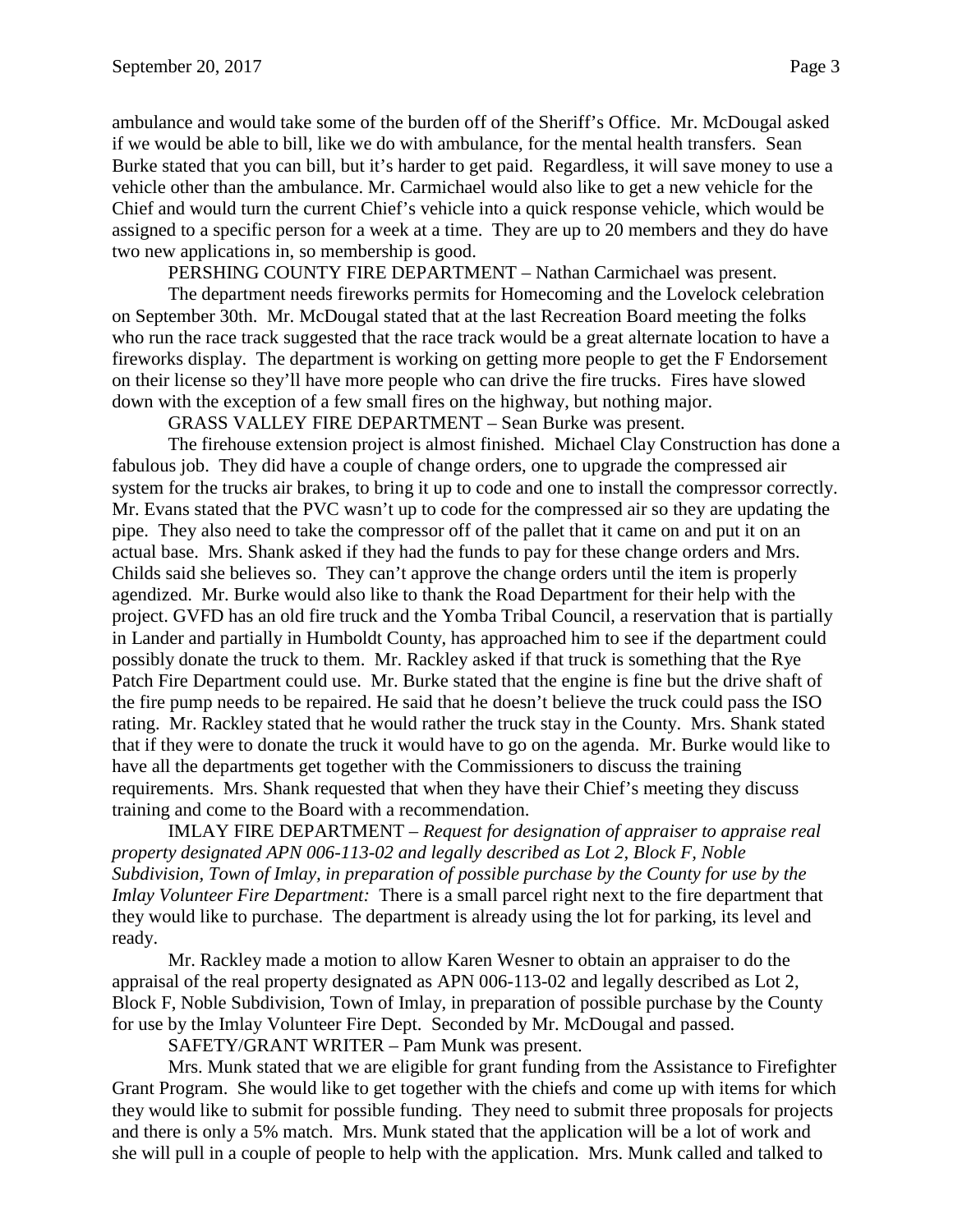Cheryl Couch with the USDA to see about getting grant funds for the playground, and she said they would probably be able to get \$10,000.00. They also talked about getting a loan for the Law Enforcement Center. The current interest rate is 3.22% and she suggested that the County get their loan application in soon as interest rates are predicted to rise. Mrs. Munk is applying again with KaBOOM for another grant as we didn't get the first one. This grant would be for \$5,000-\$10,000 for playground equipment. She will get the information together and will put the grant application on the next agenda to be approved. There is a Department of Transportation for Rural Counties grant. The minimum grant amount is \$1,000,000. Mrs. Munk with get together with Dan Hill to prioritize the County's needs in order to apply for the grant. For Safety, the CPR class is tomorrow. Mrs. Munk is still working on the e-learning. The volunteer classes have still not been done due to scheduling issues.

PUBLIC DEFENDER – Steve Cochran was present.

Mr. Cochran just filed a post-conviction writ of habeas corpus with the Nevada Supreme Court. The process has taken a significant amount of time, probably 100-200 hours, and would have cost the County an enormous amount of money had there not been a Public Defender on staff. Mrs. Shank asked what the result was and Mr. Cochran said they are still waiting for the Attorney General's response. Mrs. Shank asked how many and what types of cases were currently being worked on. Mr. Cochran stated that if the Board would like a report of that he could bring it to the Board each meeting, but he doesn't have that information available now. They are keeping a running total of cases in order for more ease in presenting the annual report, so that information is readily available. Mr. Cochran is requesting a space to store clothes that he acquires for clients to wear in court. Laureen Cerini-Jones stated that Mr. Cochran could store the clothing in the Assessor's storage space in the Admin Building. He also stated that they need to develop a policy for paying for translators for defendants. There are several ongoing cases from the Burning Man event that have non-English speaking defendants. The Commissioners asked Mr. Cochran to keep track of how much time is being spent on Burning Man cases. Mr. Bullock stated that Burning Man only reimburses for Category A, non-drug offenses.

## **ELECTED DEPARTMENTS:**

LACEY DONALDSON, CLERK-TREASURER – Rachel Craspay was present.

Mr. Rackley had concerns about the legality of having the Rye Patch Truck stop open when the County holds the deed. The truck stop is currently open and operating. Mr. Rackley doesn't think the property should be open for business when the County is holding the deed for unpaid taxes. Carolyn Hultgren stated that there has been some vandalism to the mobile homes across the street and is concerned and would like the Humboldt River Ranch Association to be kept in the loop about the property. Mr. Bullock stated that the Code Enforcement officer is in Las Vegas for training, but that when she returns she will make sure the mobile homes across the street are up to code before they are inhabited.

RENE CHILDS, RECORDER-AUDITOR – Rene Childs was present.

*Approval of Pershing County Recording Fee increase effective October 1, 2017:* The total fee will be \$38, no matter how many pages are being recorded.

Mr. Rackley made a motion to acknowledge the change in recording fees effective October 1, 2017. Motion seconded by Mr. McDougal and passed.

Mrs. Childs reported to the Board that she is having major issues with several departments when spending grant funds and Mrs. Childs has to clean up the mess. Mr. McDougal stated that he thinks the Grant Writer should be keeping track of all grants, with the assistance of Mrs. Childs. Mrs. Childs has to provide all of the grant information to the auditors.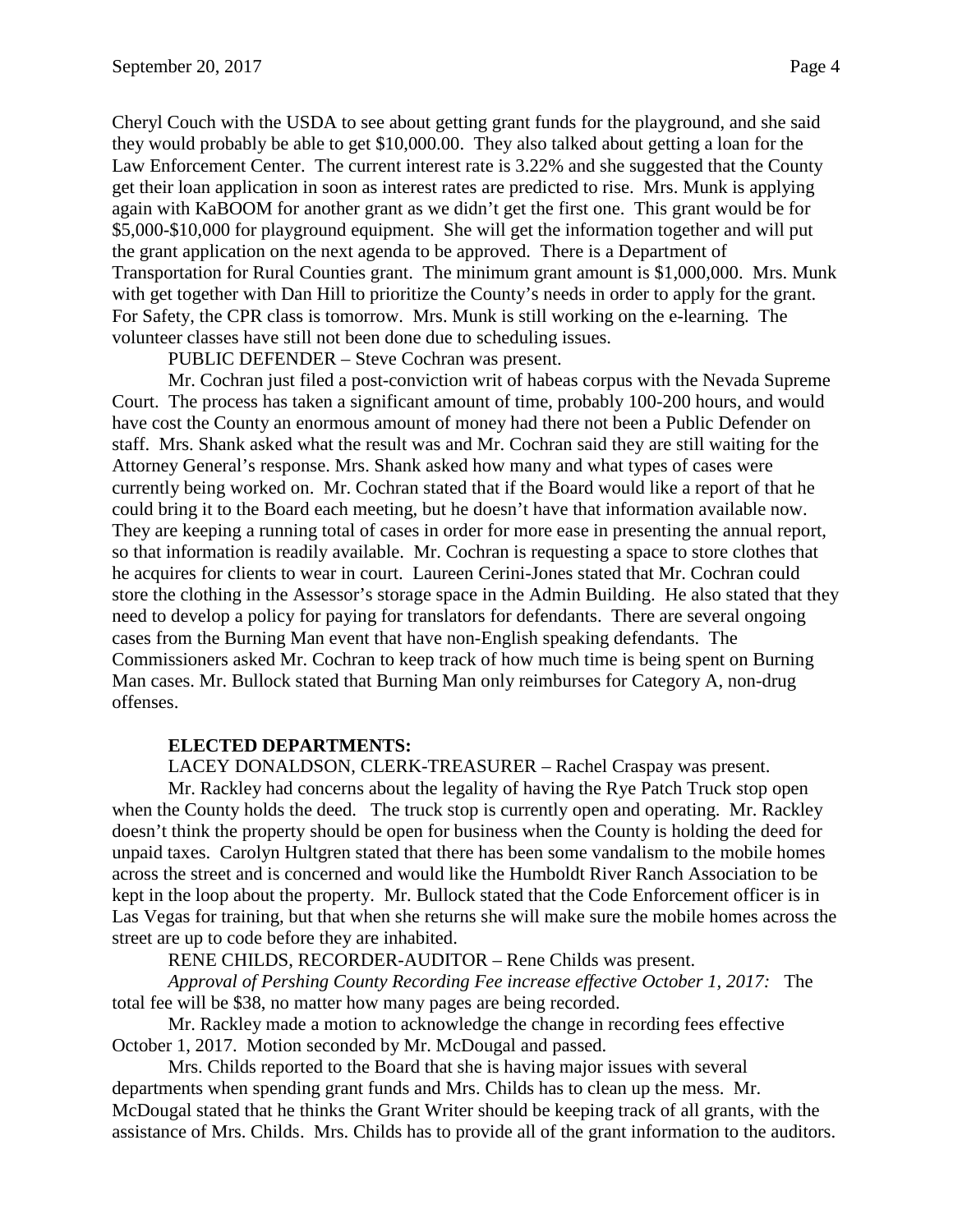Mr. McDougal thinks that the Grant Writer should be the only person who applies for grants and should also do all the administration after the funds are received.

*Approval to re-prioritize Pershing County Capital Improvement Project "Wish List" not to exceed the budgeted amount for FY 2017-2018*: There was discussion about the Capital Improvement List and Mrs. Childs and the Commissioners re-prioritized the list to make it work for this year. The phone system replacement was moved to next year, the floor replacement in the Admin Building and the Courthouse was increased to \$50,000, the parking lot resurfacing was reduced to \$50,000, the Admin Building roof replacement was reduced to reflect the current quote, and they added moving and set up of the mobile home at the Airport for \$10,000. They are also adding Courthouse door replacements to the next fiscal year with a "to be determined" amount.

Mr. McDougal made a motion to approve the revised Pershing County Capital Improvement "Wish List". Motion seconded by Mr. Rackley and passed.

BRYCE SHIELDS, DISTRICT ATTORNEY – Jack Bullock was present.

*Request for approval for spouse to travel in County vehicle with District Attorney to attend meeting in Las Vegas, NV*: Mr. Bullock asked that Mr. Shields' wife be allowed to ride in the County vehicle to Las Vegas, not as a driver just as a passenger.

Mr. Rackley made a motion, seconded by Mr. McDougal and passed, to allow Mr. Shield's wife to travel with him in the County vehicle to Las Vegas.

The Code Enforcement officer is in Las Vegas for training.

LAURI CERINI-JONES, ASSESSOR – Lauri Cerini-Jones was present.

The door to the DMV broke during a wind storm a few weeks ago. A customer, who was stronger than the employee who was working, held the door and was injured when it blew off the hinges. The door is still not functioning. The Appraiser is taking the general exam for her Appraiser's License tomorrow. She will take her personal vehicle because the County Assessor vehicle is having issues and Ms. Cerini-Jones doesn't want her to worry about the vehicle breaking down and adding that stress on her way to the exam.

JERRY ALLEN, SHERIFF – Jerry Allen was present.

Mrs. Shank asked if they had filled their open positions. Sheriff Allen stated that they had not.

*Update on 2017 Burning Man Even*t: Sheriff Allen did not have an update as of this time; he's still working on the paperwork for the post event report.

*Donation of 2015 PJ Trailer for Sheriff's Office side by side and other equipmen*t: Nathan Carmichael inherited the trailer when his father passed away and would like to donate it to the department. They actually used the trailer at this year's Burning Man Event and were able to fit a side by side and a bunch of other equipment on it. The trailer is heavy duty enough to support a 1 ton pickup, so they could use it to transport a vehicle in the event of an emergency or breakdown. The approximate value of the trailer is \$3,500.00.

Mr. McDougal made a motion to accept the donation of the 2015 PJ Trailer to the Sheriff's Department from Nathan Carmichael. Motion seconded by Mr. Rackley and passed.

Sheriff Allen stated that they had a vehicle crash last week and they are still waiting for the report from NHP. They were at the Shooting Range for training and someone thought they had enough room to back up, but they hit a personal vehicle. That personal vehicle will need two doors replaced; there is no damage to the department vehicle.

Mr. McDougal asked what the population was on the playa right now. Sheriff Allen stated that there are approximately 800-1,200 people still on the playa.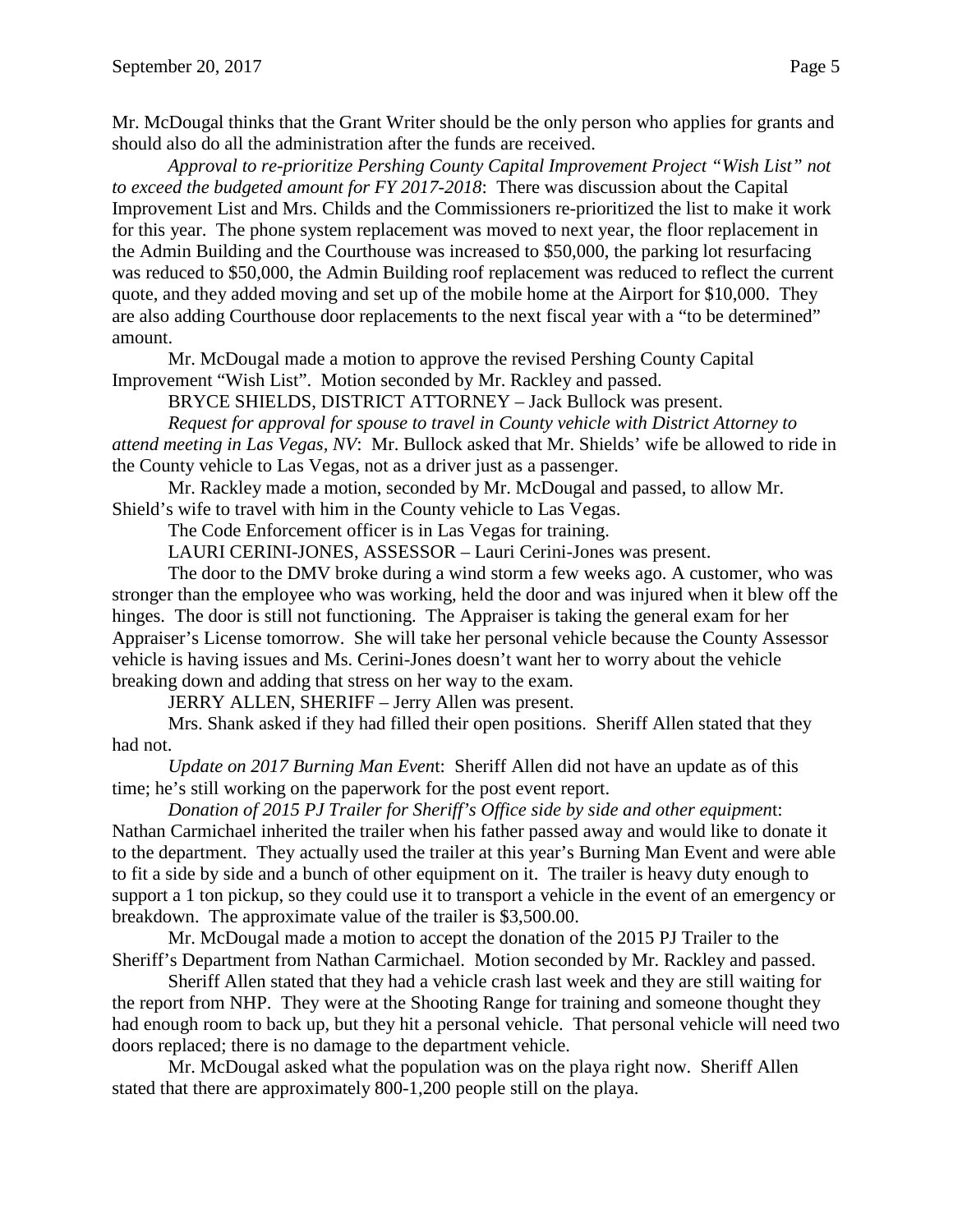## **UPDATE ON PROGRESS OF SITE LOCATION, DESIGN, FUNDING, AMENITIES AND CONSTRUCTION OF POTENTIAL NEW LAW ENFORCEMENT CENTER:** Mr. Rackley met with the Sheriff, Undersheriff, Sergeants and Dispatch people last week. They brainstormed and came up with some good suggestions on the design that they will try to incorporate into the plans. Mrs. Shank asked if Kendra with the Bond Counsel could be scheduled to attend the next meeting to discuss funding.

# **GRASS VALLEY ADVISORY BOARD**: Sean Burke was present.

The doors have been installed at the Community Center. They look great and are much more functional. They're have a meeting on Monday and are going to discuss topics for guest speakers and a schedule for next year for events to breathe some more life into the community. There is significant interest in the transfer station. They are still soliciting for new members.

**PUBLIC HEARING ON PROPOSED ORDINANCE NO. 330, RECREATION BOARD, AMENDING TITLE TWO, CHAPTER 2.56 OF THE PERSHING COUNTY CODE BY CLARIFYING THE BOARD'S DUTIES, POWERS AND JURISDICTION:**  Mr. McDougal asked that this be placed on the agenda so that they understood exactly what the Recreation Board's responsibilities, duties and limitations are. The biggest thing is that the Recreation Board was approving big capital projects without coming to the Commissioners. The Recreation Board is supposed to be an Advisory Board to the Commissioners.

Mr. McDougal made a motion to adopt Ordinance No. 330, Recreation Board, amending Title Two, Chapter 2.56 of the Pershing County Code by clarifying the Board's duties, powers and jurisdiction. Motion seconded by Mr. Rackley and passed unanimously.

**ASSESSMENT OF THE NUMBER OF ENTRY AND INTERIOR DOORS IN THE COURTHOUSE THAT COULD UTILIZE THE NEW KEY SYSTEM, WHICH IS BEING INSTALLED FOR THE 11TH JUDICIAL DISTRICT COURT GRANT AND COUNTY SHARED COST AT APPROXIMATELY \$800.00 PER DOOR:** Mr. Banks stated that there are 9 doors that will need to have the key system installed, the downstairs front main entryway, the outside door to the Public Defender's office, the secondary entrance that goes into the Public Defender's office from inside the building, the boiler room door, the primary employee entry door, and 4 doors for the District Attorney's office, with a cost of approximately \$7,200. Mrs. Shank asked if this cost would be entirely shouldered by the County or if the grant the  $11<sup>th</sup>$  Judicial has for the upgrade would help with these costs. Mr. Banks stated that was his understanding. Mrs. Shank asked about the main doors upstairs at the Courthouse. Mr. Banks stated that those doors would remain as is. Mr. McDougal has concern about changing the key system, but not the doors, or at least changing out the glass to more impact resistant glass. He stated that updating the key system, but keeping the doors with glass windows would just be a waste. Mrs. Shank stated that Mr. Handka is looking at other systems that could be more cost effective.

**RESOLUTION TO EXTEND THE MORATORIUM ON MARIJUANA ESTABLISHMENTS FOR SIXTY DAYS PURSUANT TO PERSHING COUNTY ORDINANCE #326:** Mr. McDougal asked if they have anything else to discuss during the moratorium, i.e. Planning Commission, etc., or if they, as the County Commissioners are just needing to make the decision whether to allow Marijuana establishments. Mrs. Shank stated that they just needed to make the decision.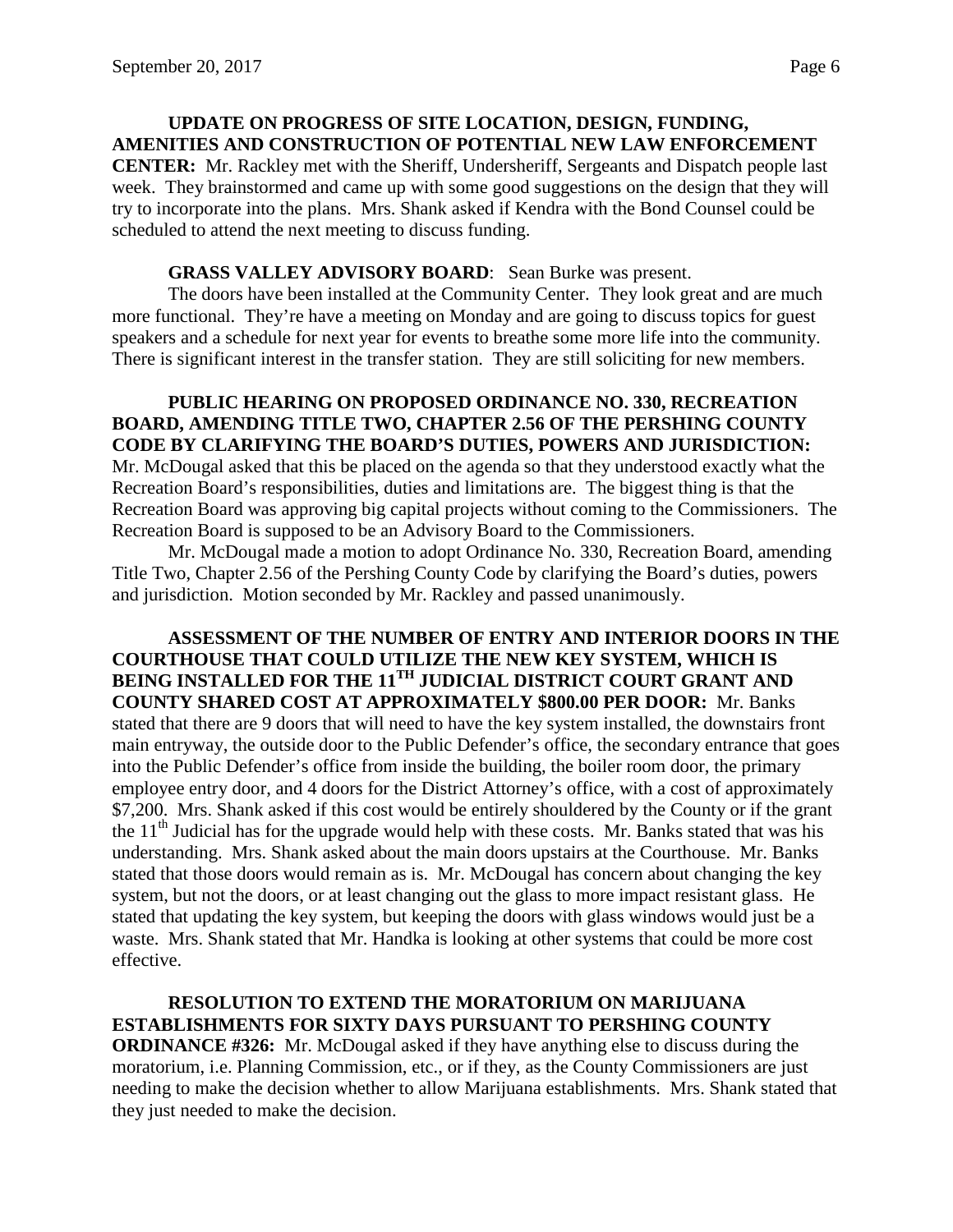Mr. Rackley made a motion to extend the moratorium on Marijuana establishments for sixty days pursuant to Pershing County Ordinance #326, by adopting Resolution #17-0917. Motion seconded by Mr. McDougal and passed unanimously.

**CEMETERY BOARD:** REQUEST TO ADVERTISE/HIRE A PART-TIME MAINTENANCE WORKER I TO WORK FROM APRIL 1 TO OCTOBER 1 FOR 8 TO 16 HOURS PER WEEK AS NEEDED TO MAINTAIN COUNTY CEMETERY GROUNDS – Mrs. Shank stated that the Cemetery Board has made this request to assist the Building and Grounds Department with the upkeep of the cemeteries. She stated that the money could come from the budgeted amount for the NDOT crew and from leftover funds from Mrs. Lyon's clerk salary. Mr. McDougal asked that, being an advisory board, do they have hiring authority. Mrs. Shank stated that in the Ordinance they are allowed to do so. Mr. McDougal disagrees with this idea and feels that this should be under Buildings and Grounds. No action was taken.

**SALARY RESOLUTION:** D. HILL, ROAD DEPARTMENT – Mr. Rackley stated that when Mr. Hill was hired in January it was stated that in 6 months they would review his job performance. Mrs. Childs stated that the only increase that was budgeted for was the 4% (2.5% merit and 1.5% salary increase) increase that was awarded in July with all the other Unclassified Department Heads. There was a review done in conjunction with that. No further action was taken.

**PROCLAMATIONS AND AWARDS**: Mrs. Shank read a proclamation to honor Irva Marcucci on her 100<sup>th</sup> birthday and declaring September 22, 2017 Irva Marcucci Day.

Mr. McDougal made a motion to accept the Proclamation as read. Motion seconded by Mr. Rackley and passed.

**REPORT FROM ADMINISTRATIVE ASSISTANT:** REQUEST TO APPROVE OUT OF STATE TRAVEL FOR COMMISSIONER RACKLEY TO ATTEND RECYCLE FACILITY IN UTAH SEPTEMBER 13-16, 2017 – Mr. McDougal made a motion to retroactively approve the out of state travel for Commissioner Rackley to attend a recycle facility in Utah. Motion seconded by Mrs. Shank and passed. Mr. Rackley abstained.

APPROVAL OF IT TECHNICIAN JOB DESCRIPTION – Mrs. Wesner has updated the job description with help from John Bates of POOL/PACT and it will be advertised for two weeks.

Mr. McDougal made a motion to approve the IT Technician Job Description. Motion seconded by Mr. Rackley and passed.

**UPDATE ON THE PERSHING COUNTY ECONOMIC DEVELOPMENT AND CONSERVATION ACT:** Mr. McDougal stated that Debbie Struhsacker from Pershing Gold and Pat Irwin, former County Commissioner, met with Senator Cortez-Masto at an economic forum in Reno and talked to her about including her name as a co-sponsor of the Bill and it appears that she is waiting for the correct timing and then will do so. Allen Freemyer, the lobbyist for Pershing Gold and Coeur Rochester, thinks that timing will come soon, when the bill is brought to Senate Committee for consideration. Within the next month the Bill is expected to be put in a non-controversial package of bills that are done once a week in the House and should be passed by voice vote and will then move on to the Senate.

**ITEMS FOR FUTURE AGENDAS:** An agenda item to approve the set-up fee for the mobile home at the Airport is needed. A Jail Inspection will be scheduled for October  $4<sup>th</sup>$ . The